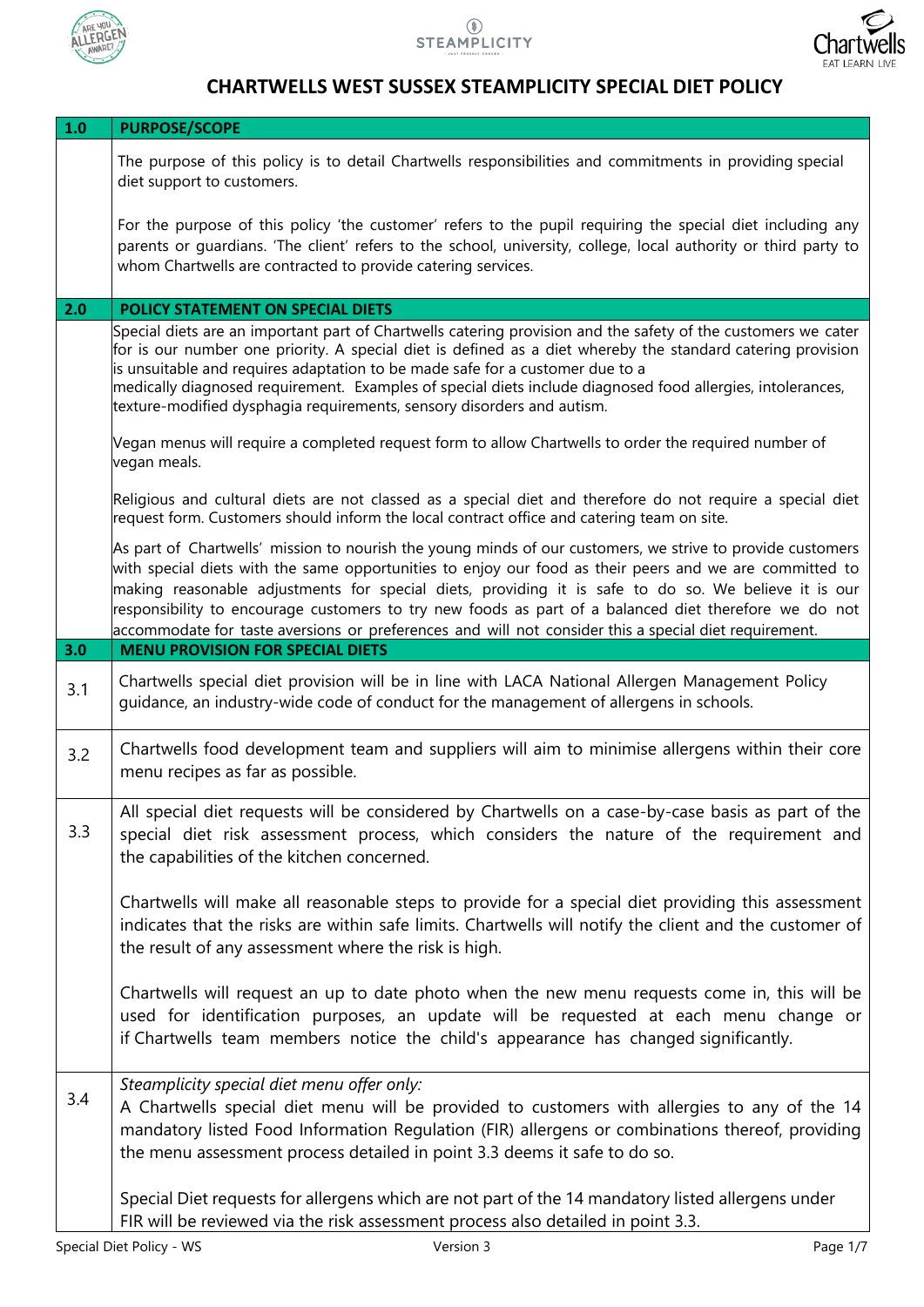



|      | Providing it is safe to do so a menu will be created on a case-by-case basis once appropriate medical<br>evidence has been received. All special diet menus will align as closely as possible to the main menu<br>offer.                                                                                                                                                                                                                                                  |
|------|---------------------------------------------------------------------------------------------------------------------------------------------------------------------------------------------------------------------------------------------------------------------------------------------------------------------------------------------------------------------------------------------------------------------------------------------------------------------------|
|      | On theme days, special diet menus can be provided for customers with food allergies<br>and intolerances providing it is deemed safe to do so according to the risk assessment<br>process detailed in point 3.3.<br>For safeguarding purposes all customers requiring theme day special diet menus will be issued<br>with a temporary lanyard.                                                                                                                             |
| 3.5  | Special diets which are not allergen-related, such as texture-modified dysphagia requirements,<br>sensory disorders, autism and phenylketonuria (PKU), will be considered by Chartwells on a case-<br>by-case basis.                                                                                                                                                                                                                                                      |
| 3.6  | If Chartwells become aware of any special diet requirement which has not been properly notified in<br>accordance with this Policy, we will provide a plain jacket potato, green salad & fruit only until a diet<br>request form with corresponding medical evidence has been completed and a appropriate diet signed off<br>by parent and agreed start dates have been confirmed by Chartwells.                                                                           |
| 3.7  | Whilst a special diet menu is being prepared, Chartwells will provide a plain jacket potato,<br>green salad and fruit for dessert, unless the customer requests to provide a packed meal from<br>home as an interim measure.                                                                                                                                                                                                                                              |
| 3.8  | On receipt by the dedicated Chartwells special diet team, a special diet menu will be prepared<br>within maximum of 3 weeks if all documents are received.                                                                                                                                                                                                                                                                                                                |
| 3.9  | Chartwells special diet menus will ensure that a minimum of one hot meal and a dessert are<br>available every day.                                                                                                                                                                                                                                                                                                                                                        |
| 3.10 | Only the recipes detailed on the Chartwells approved special diet menu will be served to the<br>customer. Deviations to the special diet menu are not accepted.                                                                                                                                                                                                                                                                                                           |
| 3.11 | Special Diet menus will be prepared for main hot meals and will not include mid-morning breaks,<br>breakfast clubs, after school club snacks, salad bars or daily cold or packed lunch options.<br>Chartwells do not take responsibility for ensuring pupils are safeguarded from consuming<br>inappropriate foods when pupils are self-serving. Chartwells will review special diets requiring<br>packed lunches for school trips, following a completed risk assesment. |
| 3.12 | School menus must be fully compliant to the school food standards (State Primaries & Primary<br>Academies) and Chartwells menu standards prior to a special diet menu being prepared.                                                                                                                                                                                                                                                                                     |
| 3.13 | Special diets menus are always double-checked by two dedicated, trained special diet colleagues<br>including qualified nutritionists prior to implementation as a safety precaution.                                                                                                                                                                                                                                                                                      |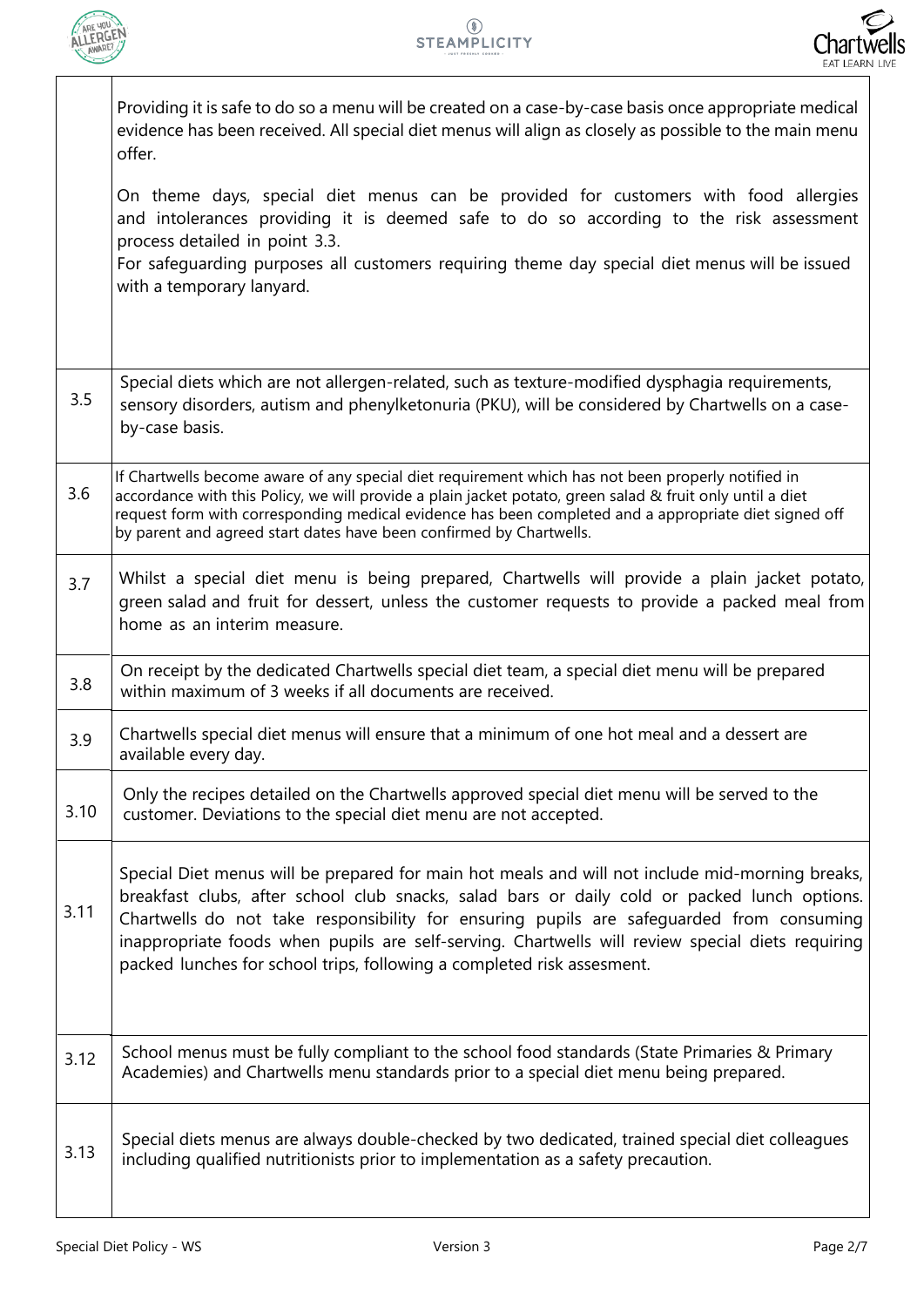



| 4.0 | <b>SPECIAL DIET REQUESTS &amp; PROCESSING</b>                                                                                                                                                                                                                                                                                                                                                                                                                                                                                                                                                                                                                             |
|-----|---------------------------------------------------------------------------------------------------------------------------------------------------------------------------------------------------------------------------------------------------------------------------------------------------------------------------------------------------------------------------------------------------------------------------------------------------------------------------------------------------------------------------------------------------------------------------------------------------------------------------------------------------------------------------|
| 4.1 | Customers requiring a special diet menu must complete the Chartwells Special Diet Request form in<br>full and submit with supporting evidence on headed or stamped paper from a medical<br>professional.                                                                                                                                                                                                                                                                                                                                                                                                                                                                  |
| 4.2 | Chartwells will ensure that customers are aware of the special diet process and direct customers to the<br>special diet request form as well as providing assistance to complete documents where relevant and if<br>the customer requires support.<br>We will work in conjunction with the school to offer support.                                                                                                                                                                                                                                                                                                                                                       |
| 4.3 | Special diet request forms must be accompanied by supporting professional medical evidence OR<br>a completed Chartwells Medical Evidence Support Form in order to be processed*. Adjusting a<br>child's diet should only be done under the quidance of a medical professional. This requirement is<br>an industry-wide standard and is essential for the safequarding of Chartwells customers.                                                                                                                                                                                                                                                                            |
| 4.4 | Terms for use of evidence:<br>A professional medical source includes a medical doctor, registered dietitian, nurse or<br>i.<br>other qualified NHS special professional<br>Medical evidence will be used as the most accurate information<br>ii.<br>iii.<br>Updated medical diet evidence must be provided in the instance that an existing special<br>diet is changed (e.g. additional or reduced requirements)<br>All evidence provided must be on headed or stamped paper<br>iv.<br>School-composed care plans, commercial laboratory reactivity results and homeopathic<br>v.<br>diagnoses will not be accepted<br>*Please note only one form of evidence is required |
| 4.5 | Customers should return the Chartwells Special Diet Request form & supporting medical evidence<br>to the local contract office for processing;<br>westsussexspecialdiets@compass-group.co.uk                                                                                                                                                                                                                                                                                                                                                                                                                                                                              |
| 4.6 | If consent is not received per menu cycle, Chartwells will not send a special diet to the school. A<br>special diet will only be provided by Chartwells for future menu cycles once completed consent<br>forms are received.                                                                                                                                                                                                                                                                                                                                                                                                                                              |
| 4.7 | Customers or clients must inform Chartwells in writing if a child leaves the school.<br>The client must confirm the Chartwells list of pupils requiring special diets on a termly basis.<br>If a special diet is no longer required, this should be put in writing to the local Chartwells contract<br>office.<br>westsussexspecialdiets@compass-group.co.uk                                                                                                                                                                                                                                                                                                              |
| 4.8 | The re-introduction of allergens into a customer's special diet menu will only be accepted once<br>updated medical diet evidence or written parent consent has been received by Chartwells.                                                                                                                                                                                                                                                                                                                                                                                                                                                                               |
|     | Chartwells will not be responsible for the gradual re-introduction of allergens (for example the re-<br>introduction of milk using the 'milk ladder') or the provision of allergens in moderation or in<br>different forms until updated medical evidence or parental consent is given.                                                                                                                                                                                                                                                                                                                                                                                   |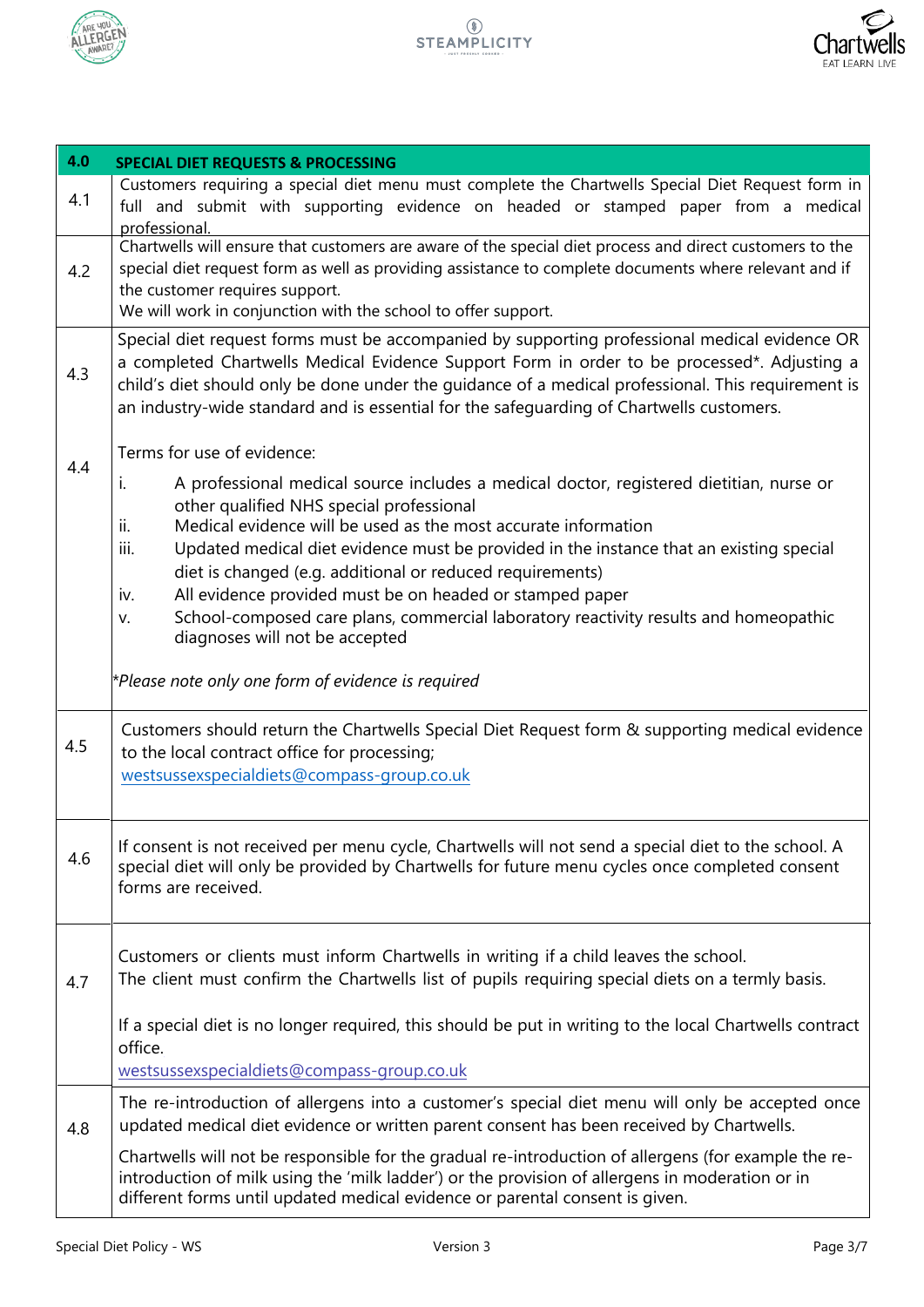

I



| 4.9  | Special diet requests received within 3 weeks of the end date of a menu will be processed for<br>the new menu only.<br>During the interim period, food may be provided as per point 3.7                                                                                                                                                                                                                                                                                                                                                                                                                                                                             |
|------|---------------------------------------------------------------------------------------------------------------------------------------------------------------------------------------------------------------------------------------------------------------------------------------------------------------------------------------------------------------------------------------------------------------------------------------------------------------------------------------------------------------------------------------------------------------------------------------------------------------------------------------------------------------------|
| 4.10 | The local Chartwells team will ensure the customer receives and understands the menu supplied<br>to them and supports customers with any help required or answers any further questions.                                                                                                                                                                                                                                                                                                                                                                                                                                                                            |
|      | Customers will receive a copy of the special diet menu and are required to notify any<br>discrepancies immediately.<br>Customers are also requested to return a completed special diet menu sign-off form to the local<br>Chartwells office prior to the menu start date.<br>westsussexspecialdiets@compass-group.co.uk                                                                                                                                                                                                                                                                                                                                             |
| 5.0  | <b>ALLERGEN &amp; NUTRITION INFORMATION FOR CUSTOMERS</b>                                                                                                                                                                                                                                                                                                                                                                                                                                                                                                                                                                                                           |
| 5.1  | Allergen reports declaring the presence of the 14 mandatory FIR allergens are available for<br>all Chartwells recipes on current menus.<br>Customers and clients wishing to review these should ask the kitchen team or request them from<br>their local Chartwells office,<br>westsussexspecialdiets@compass-group.co.uk                                                                                                                                                                                                                                                                                                                                           |
| 5.2  | Where suppliers declare that an ingredient 'may contain' an allergen, Chartwells will consider this<br>as the same risk as a 'contain' warning and will remove the allergen from all implicated special diet<br>menus.                                                                                                                                                                                                                                                                                                                                                                                                                                              |
| 5.3  | Chartwells will continually work with our suppliers to secure clear ingredient labelling<br>and appropriate allergen declarations.                                                                                                                                                                                                                                                                                                                                                                                                                                                                                                                                  |
| 5.4  | West Sussex Chartwells kitchens store special diet menus in their special diet folder on site.                                                                                                                                                                                                                                                                                                                                                                                                                                                                                                                                                                      |
| 5.5  | Nutrient counts are available for current menus to enable customers to manage their nutritional<br>intake, if required due to a medical condition. Chartwells nutrient counts will include the following<br>information for each dish/menu item:<br>Portion size (q)<br>$i$ .<br>ii.<br>Carbohydrate, Fat, Protein, Sodium & Calorie content<br>Please Note: Chartwells nutritional data for our Steamplicity recipes are provided directly from our suppliers at<br>the Cuisine Centre therefore should be regarded as the closest possible figures. Nutrient counts remain subject<br>to change due to ingredient or processing alterations for any given recipe. |
| 5.6  | Customers wishing to consult the nutrient counts do not need to complete a special diet request<br>and should request a copy of the nutrient counts from their local Chartwells office,<br>westsussexspecialdiets@compass-group.co.uk                                                                                                                                                                                                                                                                                                                                                                                                                               |
| 5.7  | Specific special diet requests for controlling the micronutrient (vitamin and mineral), food additive,<br>food processing aid, colouring, thickener, stabiliser, gelling agent, raising agent, yeast, or<br>preservative content of Chartwells menus will be provided on a case by case basis. Information<br>about Chartwells approved and banned food additives can be found in the Chartwells Food<br>Additives Policy.                                                                                                                                                                                                                                          |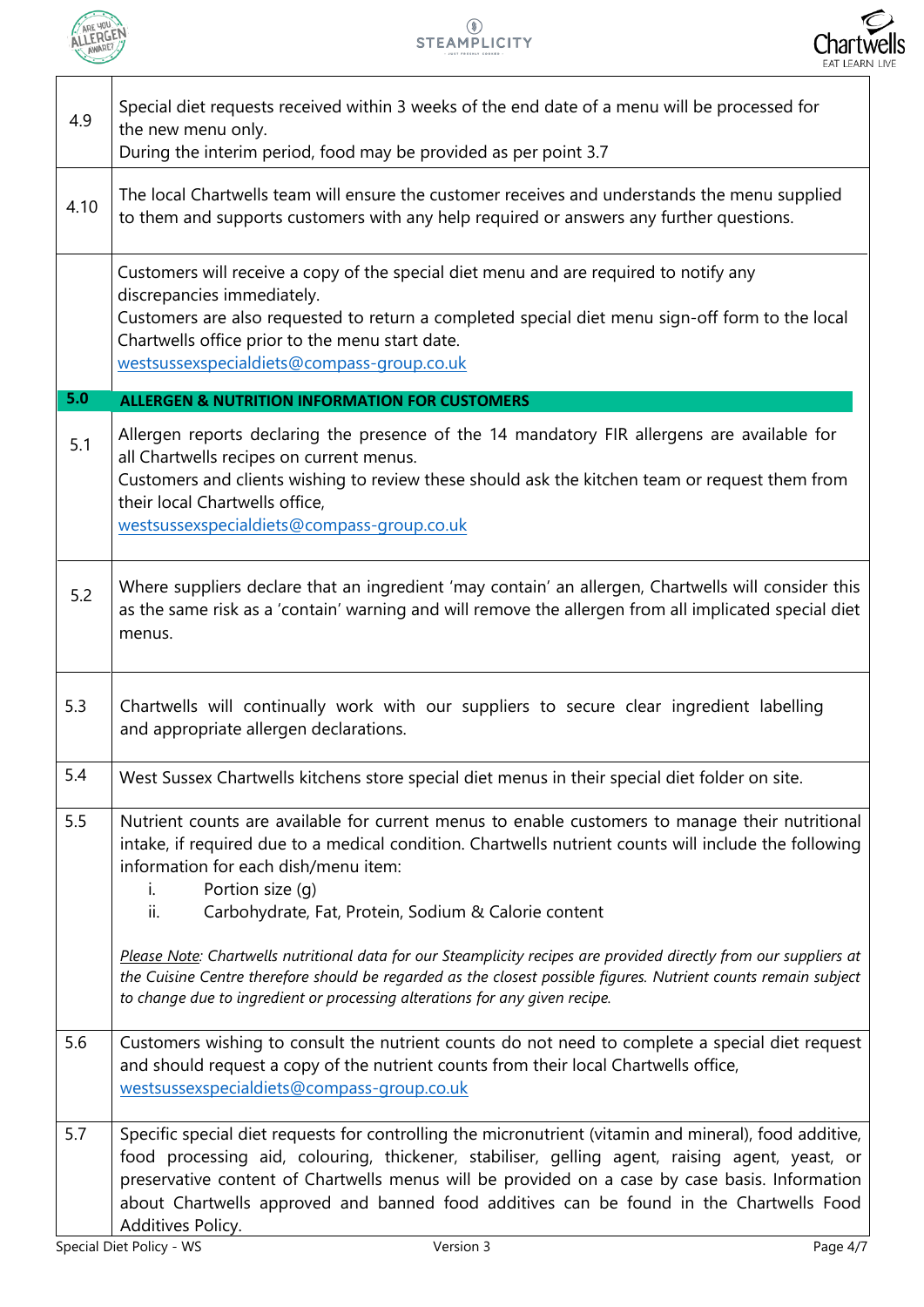



| 6.0 | <b>IDENTIFICATION OF CUSTOMERS WITH SPECIAL DIETS</b>                                                                                                                                                                                                                                                                                                                                                                                                                                              |
|-----|----------------------------------------------------------------------------------------------------------------------------------------------------------------------------------------------------------------------------------------------------------------------------------------------------------------------------------------------------------------------------------------------------------------------------------------------------------------------------------------------------|
| 6.1 | All clients with pupils following a Chartwells special diet menu must have a system in place for the<br>identification of the pupils at food service points.                                                                                                                                                                                                                                                                                                                                       |
|     | Chartwells clients must use Chartwells special diet lanyards for such identification, UNLESS an<br>alternative and established client system for identification of all relevant pupils, is approved by all<br>parties as being functional for the circumstances, such approval being required prior to the use of<br>the system for the provision of special diets.                                                                                                                                |
| 6.2 | Operation of the special diet lanyard system, where used, must be documented by both the client<br>and Chartwells on the Lanyard Identification System Agreement Form and stored in the Chartwells<br>Special Diets folder on site.                                                                                                                                                                                                                                                                |
| 6.3 | If an alternative identification system is agreed by both the client and Chartwells, this must be<br>documented on the Special Diet Identification System Form and stored in the Chartwells Special<br>Diet folder on site.                                                                                                                                                                                                                                                                        |
| 6.4 | The client will be responsible for ensuring that lanyards are properly distributed to and worn by<br>customers which are following a special diet menu, or where an alternative identification system is<br>agreed, shall be responsible for identifying the relevant customers in accordance with such system.                                                                                                                                                                                    |
| 6.5 | Where possible, it is highly recommended that customers following a Chartwells special diet are<br>served at a separate service point designated for special diets.                                                                                                                                                                                                                                                                                                                                |
| 6.6 | Pupils with pending special diet menus (for example, whilst the special diet request and preparation<br>process is underway) who are receiving interim food provision from Chartwells, as per point 3.8,<br>should be enrolled temporarily into the approved special diet identification system (lanyards or<br>approved alternative).                                                                                                                                                             |
| 6.7 | Chartwells will use a special diet lanyard identification system as best practice.<br>If no photo is supplied, the client must identify the child to the Chartwells team.<br>If a West Sussex client opts for an alternative identification system, this must be agreed in<br>advance with the Chartwells manager.<br>Where photos are used as part of the identification system on lanyards and in back of house<br>folders, the photos must be up to date and a clear image (refer to point 3.3) |
| 6.8 | The photo ID system is in line with GDPR. Please refer to the Chartwells (part of Compass Group)<br>policy for further information<br>https://www.compass-group.co.uk/about.privacy-policy                                                                                                                                                                                                                                                                                                         |
|     |                                                                                                                                                                                                                                                                                                                                                                                                                                                                                                    |
| 7.0 | <b>INGREDIENT &amp; ALLERGEN MANAGEMENT</b>                                                                                                                                                                                                                                                                                                                                                                                                                                                        |
| 7.1 | Chartwells kitchens will implement all reasonable controls for cross-contamination however it is not<br>appropriate for dishes produced in school kitchens to be considered by any party as 'free from'<br>allergens.                                                                                                                                                                                                                                                                              |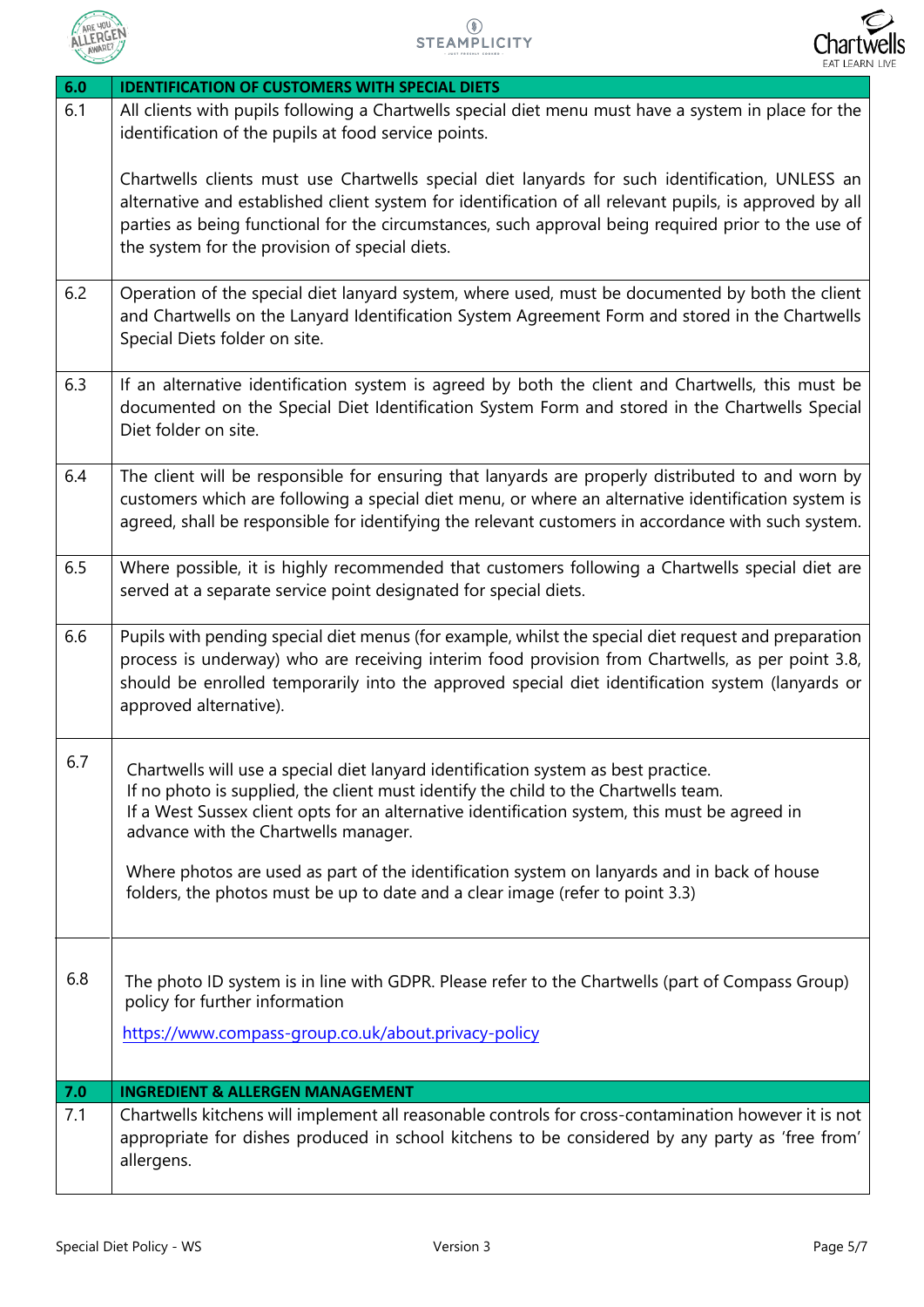



|     | Chartwells do not endorse a completely allergen free environment. This advice is consistent with<br>Allergy UK and Anaphylaxis Campaign, who state that a completely allergen free<br>environment is artificial and inconsistent with the real world.                                                                                                                                                                                                                                                                                                                                           |
|-----|-------------------------------------------------------------------------------------------------------------------------------------------------------------------------------------------------------------------------------------------------------------------------------------------------------------------------------------------------------------------------------------------------------------------------------------------------------------------------------------------------------------------------------------------------------------------------------------------------|
| 7.2 | Only ingredients and products purchased in accordance with Chartwells supply chain standards<br>from our partnered suppliers will be used in Chartwells kitchens. Ingredients brought in from home<br>by customers must not be used or stored in Chartwells facilities. This is to remove the risk<br>of cross contamination, food storage and temperature controls.                                                                                                                                                                                                                            |
| 7.3 | All Chartwells staff receive Health & Safety training covering food safety and allergen awareness to<br>a level appropriate for their role. Additional training is continually provided at Chartwells Allergy<br>Academies, regional team events and through the Chartwells Allergen Awareness Training.                                                                                                                                                                                                                                                                                        |
| 7.4 | If specially prescribed ingredients are medically required for pupils to eat safely with Chartwells, the<br>customer must sign the Chartwells indemnity form for 'food brought into school from home'. The<br>use of these ingredients will be reviewed on a case by case basis and medical evidence must be<br>provided. Chartwells will assess the risk of cross-contamination from such ingredients and clients<br>are required to support customers and Chartwells if required on the basis of such risks, by<br>providing an alternative facility for use and storage of such ingredients. |
| 7.5 | Chartwells will not use any nuts as ingredients or products stating 'contains nuts' as an ingredient.                                                                                                                                                                                                                                                                                                                                                                                                                                                                                           |
| 8.0 | IN CASE OF EMERGENCY & HEALTH AND SAFETY                                                                                                                                                                                                                                                                                                                                                                                                                                                                                                                                                        |
| 8.1 | Clients should ensure care plans are in place for the management of special diets on their premises<br>and should share any such care plans and updates to the procedure with Chartwells kitchen team.                                                                                                                                                                                                                                                                                                                                                                                          |
| 8.2 | Clients must have an emergency plan in place for the administration of Epipens (adrenaline auto<br>injectors). This plan must be shared with Chartwells kitchen team and Epipens must only be applied<br>by authorised persons as agreed in the emergency plan.                                                                                                                                                                                                                                                                                                                                 |
| 8.3 | Chartwells will operate internal Health and Safety audits and 'Safety Walks', conducted by Health<br>and Safety managers or trained operators, to ensure compliance to all applicable allergen policies<br>and procedures. Internal Health and Safety audits are completed using Chartwells All Incident<br>Reporting system (AIR). Any identified non-compliances will be acted upon within the shortest,<br>practical timescale and all audit reports will be retained and analysed at Health & Safety<br>management review meetings.                                                         |
|     | Supplementary internal nutrition audits may also be conducted, as required, by trained Chartwells<br>nutritionists, using a mobile reporting tool, to ensure compliance to menu nutrition and special diet<br>provision standards.                                                                                                                                                                                                                                                                                                                                                              |
|     | Additional independent external audits will be conducted by bodies accredited by UKAS to an<br>agreed regular programme. Chartwells external audits are conducted by the ISOQAR certification<br>body.                                                                                                                                                                                                                                                                                                                                                                                          |
| 8.4 | In the case of an incident or near miss, Chartwells Unit Managers will report to their Line Manager<br>and document the incident on the Accident and Incident Reporting system (AIR). Chartwells will also<br>report any incidents or near miss to the council. Chartwells team of Health and Safety<br>Manager's will then provide support and give suitable advice and guidance.                                                                                                                                                                                                              |
|     | All incidents are reported as soon as possible to allow a thorough investigation to take place and<br>establish the root cause.                                                                                                                                                                                                                                                                                                                                                                                                                                                                 |